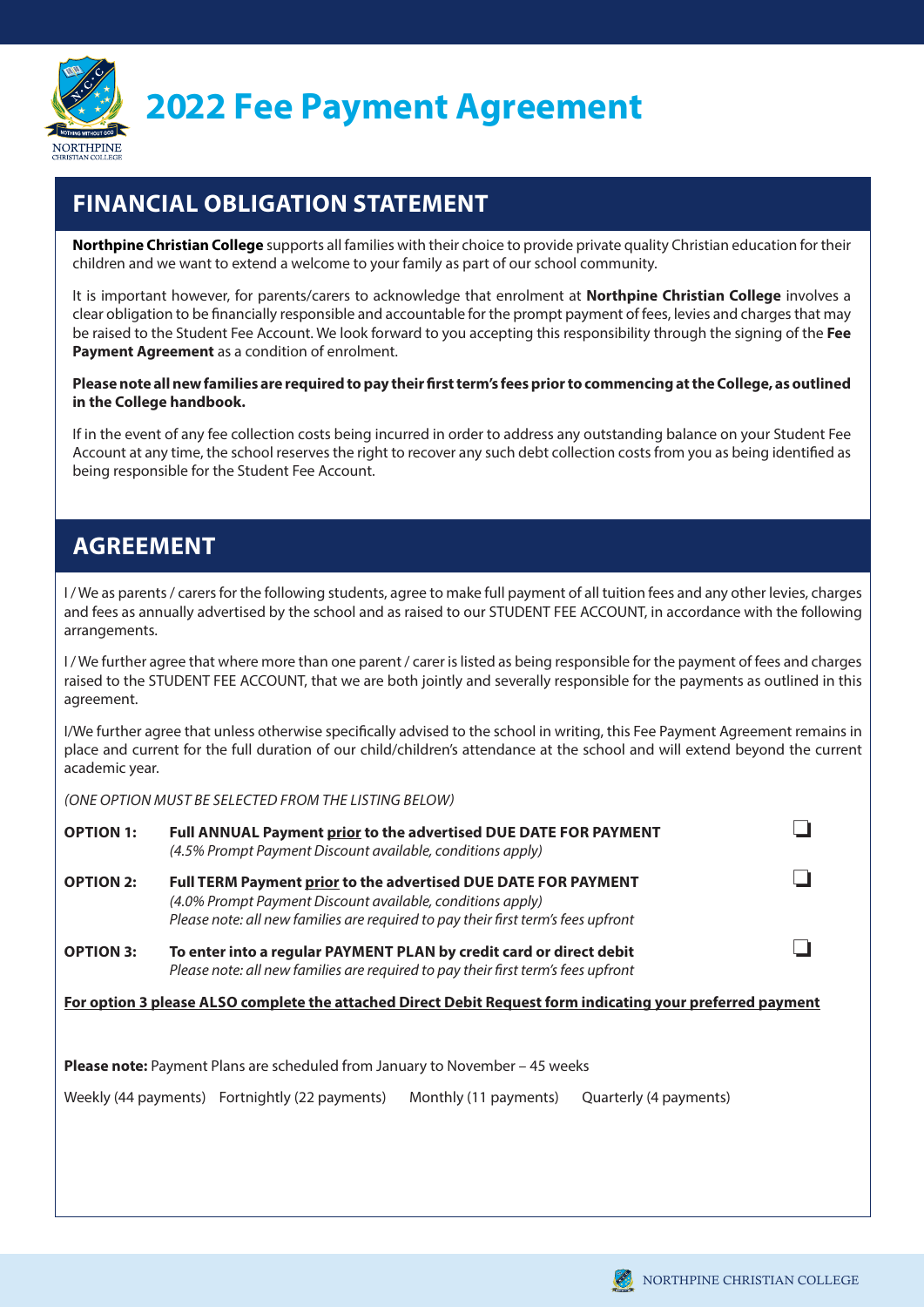| <b>Student Name/s</b>     |                                        |
|---------------------------|----------------------------------------|
| Parent / Carer (1)        |                                        |
| <b>Agreement Details:</b> |                                        |
|                           |                                        |
|                           | Postal Address if different from above |
|                           |                                        |
|                           |                                        |
|                           |                                        |
|                           |                                        |
|                           |                                        |
| Parent / Carer (2)        |                                        |
| <b>Agreement Details:</b> |                                        |
|                           |                                        |
|                           | Postal Address if different from above |
|                           |                                        |
|                           |                                        |
|                           |                                        |
|                           |                                        |
|                           |                                        |

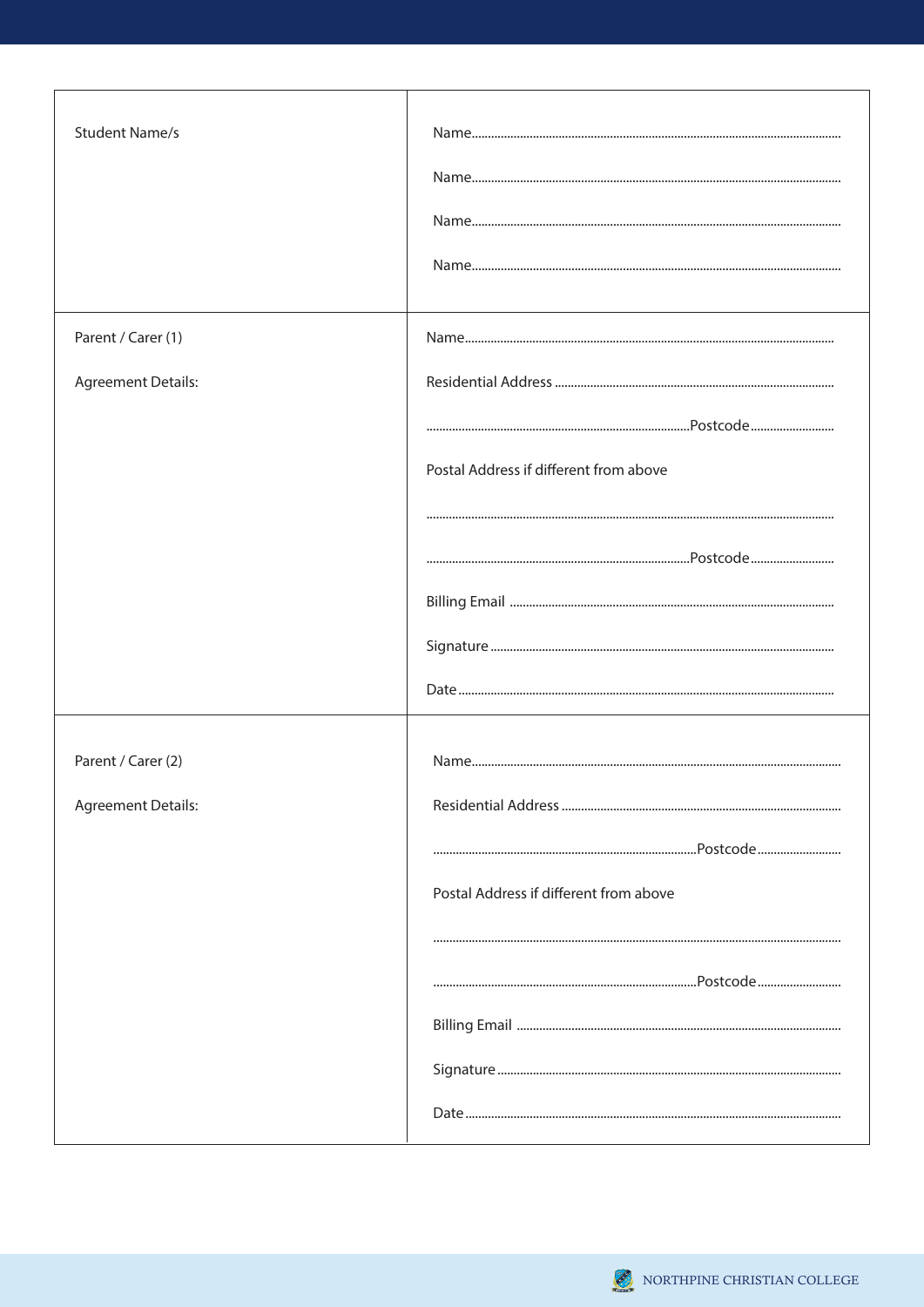

# **Northpine Christian College (314011)**

## **Direct Debit Request (DDR)**

You may contact us as follows:-

| Phone: | 0732046511                    |      |
|--------|-------------------------------|------|
| Email: | accounts@northpine.qld.edu.au |      |
| Mail:  | 29 Hughes Road East           |      |
|        | Dakabin, QLD, Australia       | 4503 |

All communication addressed to us should include your Customer Number.

## **PART A - Your Details**

| <b>Customer Number:</b> |        |           |  |
|-------------------------|--------|-----------|--|
| <b>Customer Name:</b>   |        |           |  |
| Phone Number:           |        |           |  |
| Email Address:          |        |           |  |
| Address:                |        |           |  |
|                         |        |           |  |
|                         |        |           |  |
|                         | State: | Postcode: |  |

## **PART B - Schedule**

| Date of First Payment: | DD.                                                   | <b>MMM</b> | YYYY                                        | e.g. 07 Jan 2021 |  |  |  |  |
|------------------------|-------------------------------------------------------|------------|---------------------------------------------|------------------|--|--|--|--|
| Frequency:             | $\Box$ Weekly<br>$\Box$ Fortnightly<br>$\Box$ Monthly |            | Quarterly<br>$\Box$ Six-Monthly<br>□ Yearly |                  |  |  |  |  |
| Number of Payments:    | □ Continue until further notice<br>$\Box$ Stop after  | OR         | Payments                                    |                  |  |  |  |  |

## **PART C - Payment Amounts**

| First Amount:   | Leave blank if same as regular amount |
|-----------------|---------------------------------------|
| Regular Amount: | Payment Amount for each debit         |
| Final Amount:   | Leave blank if same as regular amount |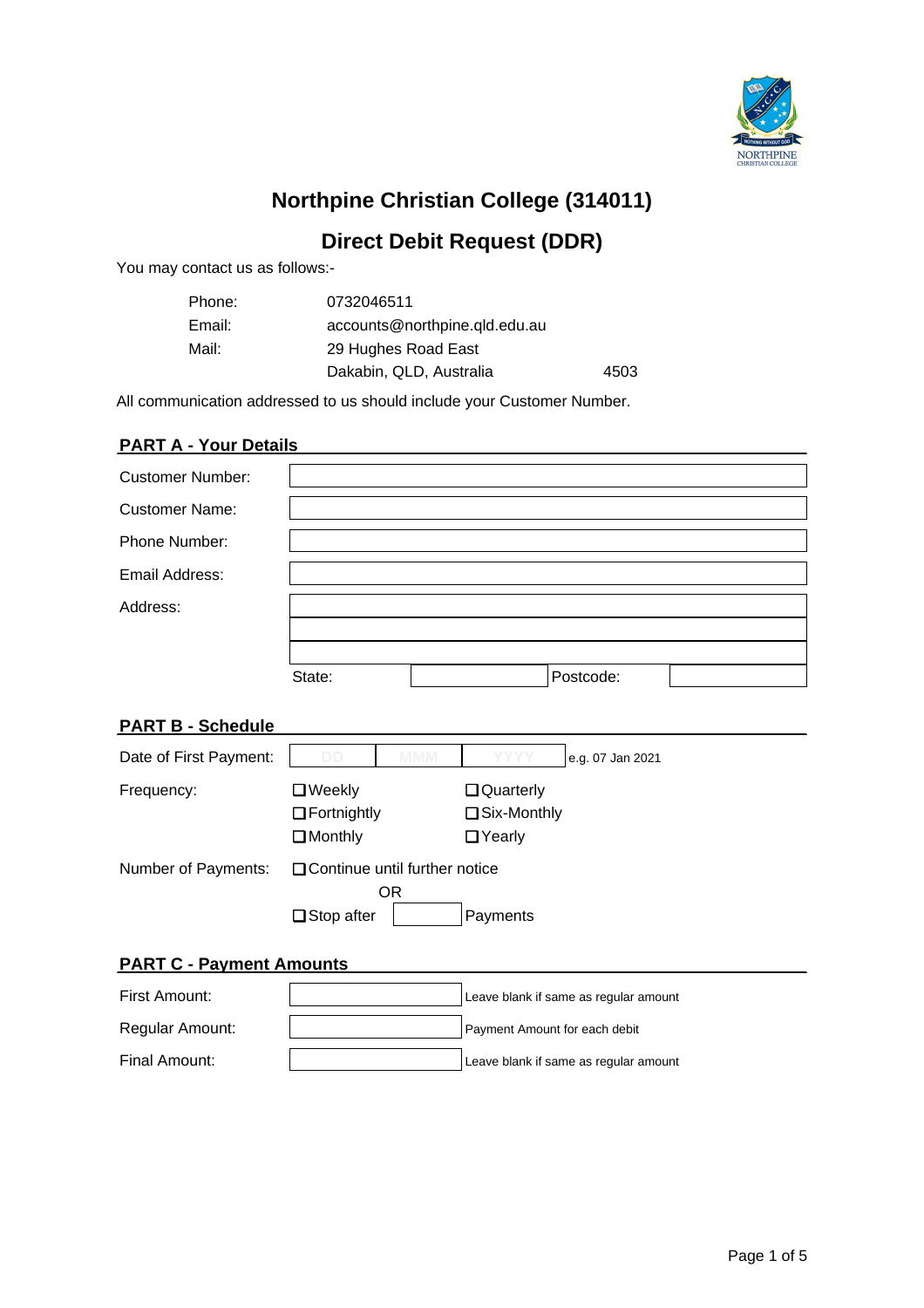

## **PART D - Cheque/Savings Accountor Credit Card Authorisation**

❏ I/We request and authorise Northpine Christian College (314011) to arrange, through its own financial institution, a debit to your nominated account any amount Northpine Christian College (314011), has deemed payable by you. This debit or charge will be made through the Bulk Electronic Clearing System (BECS) from your account held at the financial institution you have nominated below and will be subject to the terms and conditions of the Direct Debit Request Service Agreement.

| Financial Institution: |  |  |  |  |  |  |  |  |  |
|------------------------|--|--|--|--|--|--|--|--|--|
| <b>Account Name:</b>   |  |  |  |  |  |  |  |  |  |
| BSB No.                |  |  |  |  |  |  |  |  |  |
| <b>Account Number:</b> |  |  |  |  |  |  |  |  |  |

I/We request and authorise Acknowledement. By signing and/or providing us with a valid instruction in respect to your Direct Debit Request, you have understood and agreed to the terms and conditions governing the debit arrangements between you and Northpine Christian College as set out in this Request and in your Direct Debit Request Service Agreement.

| Signature: | Date: |  |
|------------|-------|--|
| Signature: | Date: |  |

If debiting from a joint bank account, both signatures are required.

#### OR

❏ I request you Northpine Christian College to arrange for funds to be debited from my nominated credit card according to the schedule specified above and attached Direct Debit Service Agreement.

| <b>Credit Card Number:</b> |   |  |  |  |       |  |  |  |  |
|----------------------------|---|--|--|--|-------|--|--|--|--|
| <b>Expiry Date:</b>        | M |  |  |  |       |  |  |  |  |
| Cardholder Name:           |   |  |  |  |       |  |  |  |  |
| Signature:                 |   |  |  |  | Date: |  |  |  |  |
|                            |   |  |  |  |       |  |  |  |  |

## **Completed Application**

Return your completed application by mail to:-

| Mail: | 29 Hughes Road East     |      |
|-------|-------------------------|------|
|       | Dakabin, QLD, Australia | 4503 |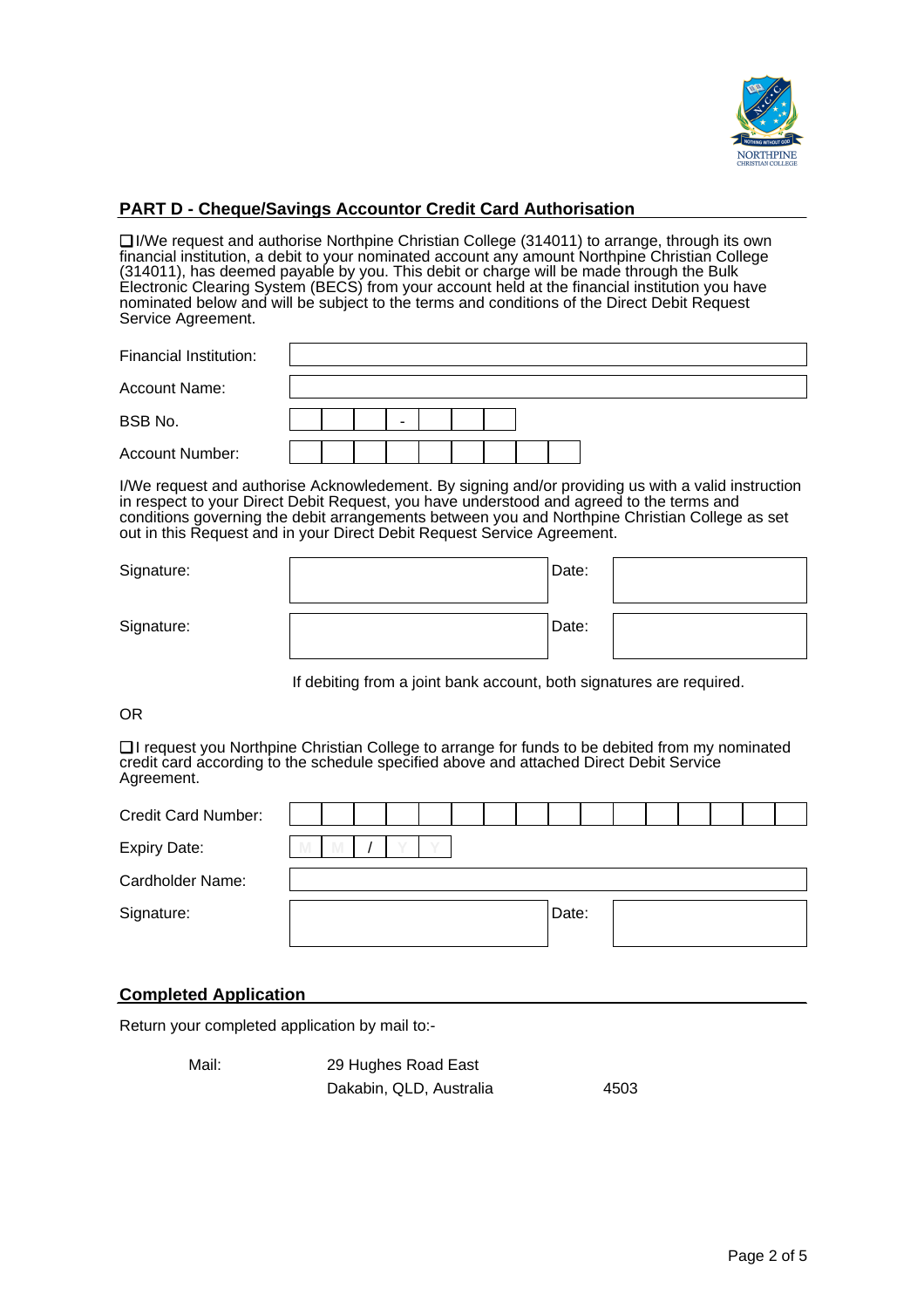

## **Customer Direct Debit Request (DDR) Service Agreement**

This is your Direct Debit Service Agreement with Northpine Christian College (314011)50 102 933 148 (the Debit User). It explains what your obligations are when undertaking a Direct Debit arrangement with us. It also details what our obligations are to you as your Direct Debit provider.

Please keep this agreement for future reference. It forms part of the terms and conditions of your Direct Debit Request (DDR) and should be read in conjunction with your DDR authorisation.

## **Definitions**

**account** means the account held at your financial institution from which we are authorised to arrange for funds to be debited.

**agreement** means this Direct Debit Request Service Agreement between you and us.

**banking day** means a day other than a Saturday or a Sunday or a public holiday listed throughout Australia.

**debit day** means the day that payment by you to us is due.

**debit payment** means a particular transaction where a debit is made.

**Direct Debit Request** means the written, verbal or online request between us and you to debit funds from your account.

**us** or **we** means Northpine Christian College (314011), (the Debit User) you have authorised by requesting a Direct Debit Request.

**you** means the customer who has authorised the Direct Debit Request.

**your financial institution** means the financial institution at which you hold the account you have authorised us to debit.

## **Debiting your account**

By submitting a Direct Debit Request, you have authorised us to arrange for funds to be debited from your account. The Direct Debit Request and this agreement set out the terms of the arrangement between us and you.

We will only arrange for funds to be debited from your account as authorised in the Direct Debit Request.

**or**

We will only arrange for funds to be debited from your account if we have sent to the email / address nominated by you in the Direct Debit Request, a billing advice which specifies the amount payable by you to us and when it is due.

If the *debit day* falls on a day that is not a *banking day*, we may direct your financial institution to debit your account on the following banking day. If you are unsure about which day your account has or will be debited you should ask your financial institution.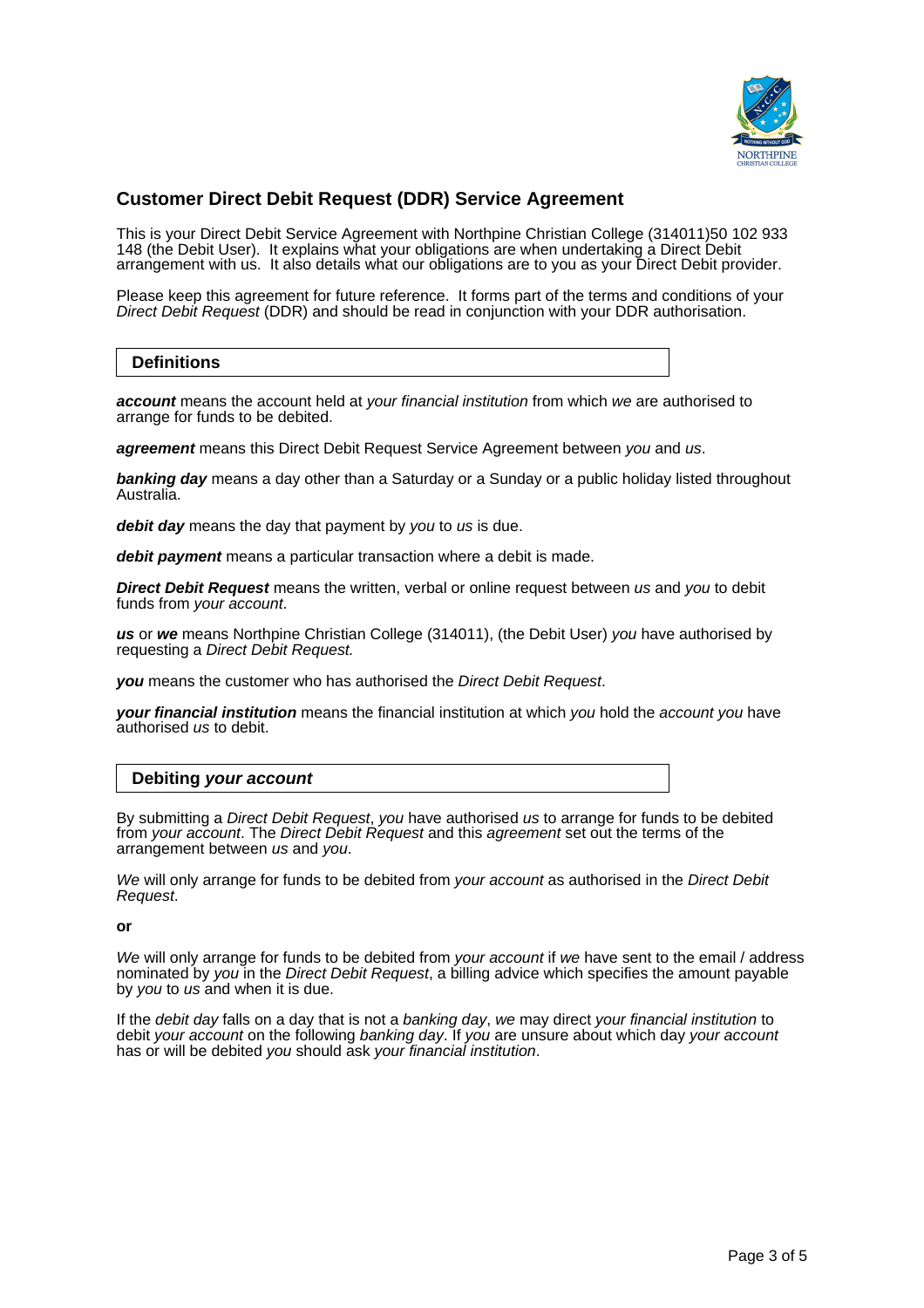

## **Amendments by us**

We may vary any details of this Agreement or a Direct Debit Request at any time by giving you at least fourteen (14) days written notice sent to the preferred email or address you have given us in the Direct Debit Request.

## **How to cancel or change direct debits**

You can:

- (a) cancel or suspend the Direct Debit Request; or
- (b) change, stop or defer an individual debit payment

at any time by giving at least 7 days notice.

To do so, contact us at:

29 Hughes Road East Dakabin, QLD, Australia 4503

**or**

by telephoning us on 0732046511 during business hours;

You can also contact your own financial institution, which must act promptly on your instructions.

#### **Your obligations**

It is your responsibility to ensure that there are sufficient clear funds available in your account to allow a debit payment to be made in accordance with the Direct Debit Request.

If there are insufficient clear funds in your account to meet a debit payment.

- (a) you may be charged a fee and/or interest by your financial institution;
- (b) we may charge you reasonable costs incurred by us on account of there being insufficient funds; and
- (c) you must arrange for the debit payment to be made by another method or arrange for sufficient clear funds to be in your account by an agreed time so that we can process the debit payment.

You should check your account statement to verify that the amounts debited from your account are correct.